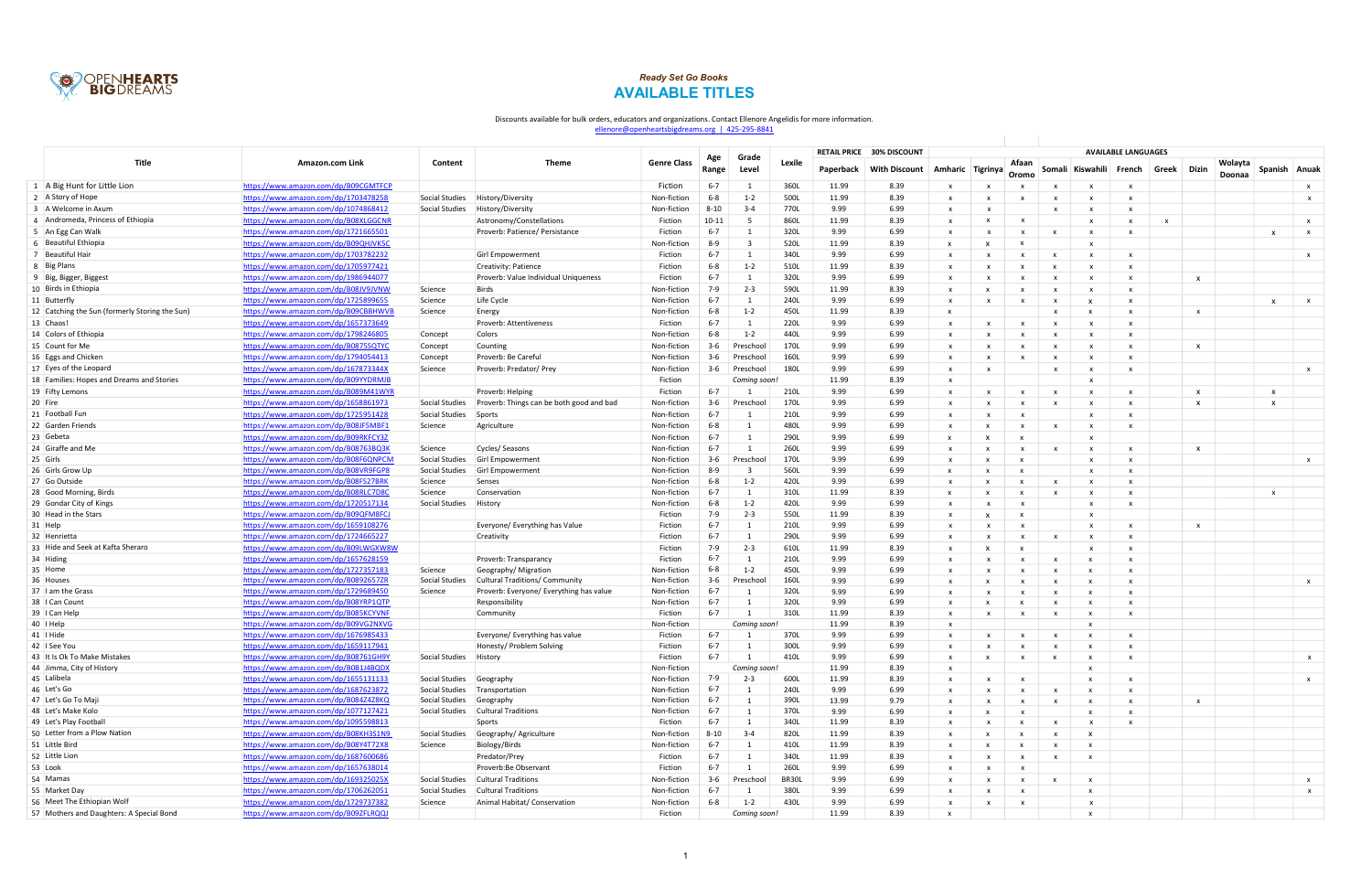| 58 Monkey in the City                                                          | https://www.amazon.com/dp/B09B56B21Q |                |                                               | Fiction                | $6 - 7$        |                | 210L        | 11.99 | 8.39 | $\mathsf{x}$              | $\boldsymbol{\mathsf{x}}$                 |                              | X                         | $\mathsf{x}$              |                           |                           |  |                           |
|--------------------------------------------------------------------------------|--------------------------------------|----------------|-----------------------------------------------|------------------------|----------------|----------------|-------------|-------|------|---------------------------|-------------------------------------------|------------------------------|---------------------------|---------------------------|---------------------------|---------------------------|--|---------------------------|
| 59 Monkey See Monkey Do                                                        | https://www.amazon.com/dp/B08GFSK52X |                | Everyone/ Everything has value                | Fiction                | $6 - 7$        | -1             | 330L        | 9.99  | 6.99 | $\mathsf{x}$              |                                           | $\mathbf{x}$                 |                           | $\mathsf{x}$              |                           |                           |  |                           |
| 60 Music of the City                                                           | https://www.amazon.com/dp/1687423334 |                | Creativity/ Community                         | Non-fiction            | $6 - 7$        | -1             | 310L        | 11.99 | 8.39 | $\mathbf{x}$              |                                           |                              |                           | $\mathbf{x}$              |                           |                           |  |                           |
| 61 My Five Senses                                                              | https://www.amazon.com/dp/B08JVKFNRB | Science        | Senses                                        | Non-fiction            | $6 - 7$        |                | 310L        | 9.99  | 6.99 | $\boldsymbol{\mathsf{x}}$ |                                           |                              | $\boldsymbol{\mathsf{x}}$ | $\mathbf{x}$              |                           |                           |  | $\boldsymbol{\mathsf{x}}$ |
| 62 Nature Moves                                                                | https://www.amazon.com/dp/B08K4SYXX4 | Science        | Nature                                        | Non-fiction            | $6 - 7$        |                | 380L        | 9.99  | 6.99 | $\mathbf{x}$              |                                           | $\boldsymbol{\mathsf{x}}$    | $\mathbf{x}$              | $\boldsymbol{\mathsf{x}}$ |                           |                           |  |                           |
| 63 Near the Acacia Tree                                                        | https://www.amazon.com/dp/B084WHFR9) |                | Science/ Concep Counting/ Nature              | Non-fiction            | $6 - 7$        |                | 190L        | 9.99  | 6.99 | $\boldsymbol{\mathsf{x}}$ |                                           |                              |                           | $\boldsymbol{\mathsf{x}}$ |                           |                           |  |                           |
| 64 Nechisar National Park                                                      |                                      |                |                                               |                        | $6 - 7$        |                |             |       |      |                           |                                           | $\boldsymbol{\mathsf{x}}$    |                           |                           |                           |                           |  |                           |
|                                                                                | https://www.amazon.com/dp/1674181965 | Science        | Conservation                                  | Non-fiction            |                |                | 250L        | 9.99  | 6.99 | $\boldsymbol{\mathsf{x}}$ | $\mathbf{x}$                              | $\mathsf{x}$                 |                           | $\mathsf{x}$              |                           |                           |  |                           |
| 65 No One Stops My Dream                                                       | https://www.amazon.com/dp/B0B37Z38SW |                |                                               | Non-fiction            |                | Coming soon!   |             | 11.99 | 8.39 | $\mathbf{x}$              |                                           |                              |                           |                           |                           |                           |  |                           |
| 66 Not Ready!                                                                  | https://www.amazon.com/dp/1657643638 |                | Proverb: Patience/ Perseverance               | Fiction                | $3-6$          | Preschool      | 180L        | 9.99  | 6.99 | $\boldsymbol{\mathsf{x}}$ |                                           | $\boldsymbol{\mathsf{x}}$    |                           | $\mathsf{x}$              |                           | $\boldsymbol{\mathsf{x}}$ |  |                           |
| 67 One Big Job                                                                 | https://www.amazon.com/dp/179275194X |                | Proverb: Common Sense/ Agriculture            | Fiction                | $6 - 7$        |                | 280L        | 9.99  | 6.99 | $\boldsymbol{\mathsf{x}}$ |                                           | x                            | x                         | $\boldsymbol{\mathsf{x}}$ |                           |                           |  |                           |
| 68 Only in Ethiopia                                                            | https://www.amazon.com/dp/172958988X |                | Science/Social St Indiginous Animals/ Habitat | Non-fiction            | $8 - 9$        |                | 670L        | 11.99 | 8.39 | $\boldsymbol{\mathsf{x}}$ | $\boldsymbol{\mathsf{x}}$                 | $\boldsymbol{\mathsf{x}}$    | $\boldsymbol{\mathsf{x}}$ | $\boldsymbol{\mathsf{x}}$ | $\boldsymbol{\mathsf{x}}$ |                           |  |                           |
| 69 Our Life is On the Lake                                                     | https://www.amazon.com/dp/B09P1VT9TQ |                |                                               | Non-fiction            | $8 - 9$        | - 3            | 670L        | 13.99 | 9.79 | $\mathbf{x}$              |                                           | x                            |                           | $\boldsymbol{\mathsf{x}}$ |                           |                           |  | $\boldsymbol{\mathsf{x}}$ |
| 70 Sign to Me                                                                  | https://www.amazon.com/dp/B08T8G77MJ | Science        | Differently Abled                             | Non-fiction            | $6 - 8$        | $1 - 2$        | 440L        | 11.99 | 8.39 | $\mathbf{x}$              |                                           | x                            | $\boldsymbol{\mathsf{x}}$ | $\boldsymbol{\mathsf{x}}$ |                           |                           |  |                           |
| 71 So Many Ways to Be                                                          | https://www.amazon.com/dp/1697249795 | Social Studies | Diversity                                     | Non-fiction            | $3 - 6$        | Preschoo       | BR70L       | 9.99  | 6.99 | $\boldsymbol{\mathsf{x}}$ |                                           | $\boldsymbol{\mathsf{x}}$    |                           | $\mathsf{x}$              |                           |                           |  |                           |
| 72 Something is Coming                                                         | https://www.amazon.com/dp/1723219029 | Science        | Seasons                                       | Non-fiction            | $6 - 7$        |                | 200L        | 9.99  | 6.99 | $\mathbf{x}$              |                                           | $\mathbf{x}$                 |                           | $\mathbf{x}$              |                           |                           |  |                           |
| 73 Stop, Cat                                                                   | https://www.amazon.com/dp/1799221350 |                |                                               | Fiction                | $6 - 7$        | - 1            | 260L        | 9.99  | 6.99 | $\boldsymbol{\mathsf{x}}$ |                                           | $\mathsf{x}$                 |                           | $\mathsf{x}$              |                           |                           |  |                           |
| 74 Storing the Sun                                                             | https://www.amazon.com/dp/B08NJXP45N | Science        | Energy                                        | Non-fiction            | $6 - 8$        | $1 - 2$        | 450L        | 11.99 | 8.39 |                           |                                           | $\mathsf{x}$                 |                           |                           |                           |                           |  |                           |
| 75 Stubborn: An Adventure at Blue Nile Falls                                   | https://www.amazon.com/dp/B08PLD3X5F |                | Problem Solving                               | Fiction                | $6 - 7$        | - 1            | 350L        | 11.99 | 8.39 | $\mathbf{x}$              |                                           | $\mathbf{x}$                 |                           | $\mathbf{x}$              |                           |                           |  |                           |
| 76 Surprise on Lake Tana                                                       | https://www.amazon.com/dp/1676994610 |                |                                               | Fiction                | $6 - 8$        | $1 - 2$        | 440L        | 11.99 | 8.39 | $\boldsymbol{\mathsf{x}}$ |                                           | $\mathbf{x}$                 |                           | $\mathbf{x}$              | $\mathsf{x}$              |                           |  |                           |
| 77 Talk Talk Turtle                                                            | https://www.amazon.com/dp/1986321762 |                | Proverb: Everyone/ Everything has value       | Fiction                | $6 - 7$        | - 1            | 290L        | 9.99  | 6.99 | $\boldsymbol{\mathsf{x}}$ |                                           | $\mathbf{x}$                 |                           | $\mathsf{x}$              |                           | $\boldsymbol{\mathsf{x}}$ |  |                           |
| 78 Tell Me What You Hear                                                       | https://www.amazon.com/dp/165870133X | Science        | Animal Sounds                                 | Non-fiction            | $6 - 7$        | - 1            | 260L        | 9.99  | 6.99 | $\mathbf{x}$              | $\mathbf{x}$                              | $\mathbf{x}$                 |                           | $\mathbf{x}$              |                           |                           |  |                           |
| 79 Thank You Bees                                                              | https://www.amazon.com/dp/B08BWGPPR7 | Science        | Nature                                        | Non-fiction            | $6 - 7$        | - 1            | 400L        | 9.99  | 6.99 | $\mathbf{x}$              |                                           | x                            | $\boldsymbol{\mathsf{x}}$ | $\boldsymbol{\mathsf{x}}$ |                           |                           |  |                           |
| 80 Thank You Plants                                                            | https://www.amazon.com/dp/B085RQN5N4 | Science        | Nature                                        | Non-fiction            | $6 - 8$        | $1 - 2$        | 460L        | 9.99  | 6.99 | $\boldsymbol{\mathsf{x}}$ |                                           |                              | $\boldsymbol{\mathsf{x}}$ | $\mathbf{x}$              |                           |                           |  |                           |
| 81 Thank You Sun                                                               | https://www.amazon.com/dp/B08CWG48DW | Science        | Nature                                        | Non-fiction            | $6 - 7$        | $\overline{1}$ | 390L        | 9.99  | 6.99 | $\boldsymbol{\mathsf{x}}$ |                                           | x                            | $\boldsymbol{\mathsf{x}}$ | $\boldsymbol{\mathsf{x}}$ |                           |                           |  |                           |
| 82 Thank you Trees                                                             | https://www.amazon.com/dp/1703713133 | Science        | Nature                                        | Non-fiction            | $6 - 7$        | - 1            | 360L        | 9.99  | 6.99 | $\mathbf{x}$              | $\boldsymbol{\mathsf{x}}$                 |                              | $\boldsymbol{\mathsf{x}}$ | $\boldsymbol{\mathsf{x}}$ |                           |                           |  |                           |
| 83 The Art We Wear                                                             | https://www.amazon.com/dp/B09V63ZR9  |                |                                               | Non-fiction            |                | Coming soon!   |             | 11.99 | 8.39 | $\mathbf{x}$              |                                           |                              |                           | $\boldsymbol{\mathsf{x}}$ |                           |                           |  |                           |
| 84 The Boy Who Never Gave Up                                                   | https://www.amazon.com/dp/1077133677 | Social Studies | <b>History/ Creativity</b>                    | Non-fiction            | 7-9            | $2 - 3$        | 540L        | 11.99 | 8.39 | $\mathbf{x}$              | x                                         |                              |                           | $\mathsf{x}$              | $\mathsf{x}$              |                           |  | $\mathsf{x}$              |
|                                                                                | https://www.amazon.com/dp/1698191006 | Science        | Nature                                        | Non-fiction            | $6 - 8$        | $1 - 2$        | 480L        | 9.99  | 6.99 | $\boldsymbol{\mathsf{x}}$ | $\boldsymbol{\mathsf{x}}$                 |                              | $\boldsymbol{\mathsf{x}}$ | $\boldsymbol{\mathsf{x}}$ |                           |                           |  |                           |
| 85 The Busy Little Bee<br>86 The Cheetahs of Long Distance Running in Ethiopia | https://www.amazon.com/dp/B08YQVB1HC | Social Studies | History/Creativity                            | Non-fiction            | 12-13          | $\overline{7}$ | 970L        | 11.99 | 8.39 | $\boldsymbol{\mathsf{x}}$ | $\mathbf{x}$                              |                              |                           | $\boldsymbol{\mathsf{x}}$ |                           |                           |  |                           |
|                                                                                | https://www.amazon.com/dp/B0875WLYR3 | Social Studies | History                                       | Non-fiction            | $6 - 8$        | $1 - 2$        | 420L        | 9.99  | 6.99 | $\mathbf{x}$              |                                           |                              |                           | $\boldsymbol{\mathsf{x}}$ | $\mathbf{x}$              |                           |  |                           |
| 87 The Glory of Gondar<br>88 The Great Rift Valley Lakes                       | https://www.amazon.com/dp/1727188330 |                | Geography/ Animals/ Birds                     |                        |                | $2 - 3$        |             | 11.99 |      |                           |                                           |                              |                           |                           |                           |                           |  |                           |
|                                                                                |                                      | Social Studies |                                               | Non-fiction            | 7-9<br>$6 - 7$ |                | 600L        |       | 8.39 | $\boldsymbol{\mathsf{x}}$ |                                           |                              | $\boldsymbol{\mathsf{x}}$ | $\mathbf{x}$              | $\boldsymbol{\mathsf{x}}$ |                           |  |                           |
| 89 The Greedy Bird                                                             | https://www.amazon.com/dp/1659122880 |                | Cooperation                                   | Fiction                |                | - 1            | 290L        | 9.99  | 6.99 | $\boldsymbol{\mathsf{x}}$ |                                           |                              | $\boldsymbol{\mathsf{x}}$ | $\boldsymbol{\mathsf{x}}$ |                           |                           |  | $\mathsf{x}$              |
| 90 The Happiest Herder                                                         | https://www.amazon.com/dp/1658712544 |                | <b>Cultural Tradition</b>                     | Fiction                | 7-9            | $2 - 3$        | 540L        | 11.99 | 8.39 | $\mathbf{x}$              |                                           |                              | $\boldsymbol{\mathsf{x}}$ | $\boldsymbol{\mathsf{x}}$ |                           |                           |  | $\mathsf{x}$              |
| 91 The Kind Stranger                                                           | https://www.amazon.com/dp/B09LWFLJ6Q |                |                                               | Fiction                | $6 - 8$        | $1 - 2$        | 470L        | 11.99 | 8.39 | $\mathsf{x}$              | $\mathsf{x}$                              | $\mathsf{x}$                 | $\mathsf{x}$              |                           |                           |                           |  | $\mathsf{x}$              |
| 92 The Long Story of Abay River                                                | https://www.amazon.com/dp/B0B1576YXH |                |                                               | Non-fiction            |                | Coming soon!   |             | 11.99 | 8.39 | $\boldsymbol{\mathsf{x}}$ |                                           |                              |                           |                           |                           |                           |  |                           |
| 93 The Long Story of Ethiopia                                                  | https://www.amazon.com/dp/1074864735 | Social Studies | History                                       | Non-fiction            | $6 - 8$        | $1 - 2$        | 510L        | 9.99  | 6.99 | $\mathbf{x}$              |                                           |                              | $\boldsymbol{\mathsf{x}}$ | $\boldsymbol{\mathsf{x}}$ |                           |                           |  | $\mathsf{x}$              |
| 94 The Lost Sheep                                                              | https://www.amazon.com/dp/1798245183 |                | Seeking the Lost                              | Fiction                | 6-7            | - 1            | 240L        | 9.99  | 6.99 | $\boldsymbol{\mathsf{x}}$ |                                           |                              |                           | $\boldsymbol{\mathsf{x}}$ |                           |                           |  | $\mathsf{x}$              |
| 95 The Lost Son                                                                | https://www.amazon.com/dp/1706269145 |                | <b>Prodical Son</b>                           | Fiction                | $6 - 8$        | $1 - 2$        | 510L        | 11.99 | 8.39 | $\mathsf{x}$              | $\mathbf{x}$                              | $\mathbf{x}$                 |                           | $\mathbf{x}$              |                           |                           |  | $\mathsf{x}$              |
| 96 The Party                                                                   | https://www.amazon.com/dp/B08RKJJJP4 |                | <b>Cultural Traditions</b>                    | Fiction                | $6 - 8$        | $1 - 2$        | 480L        | 9.99  | 6.99 | $\boldsymbol{\mathsf{x}}$ |                                           |                              |                           | $\boldsymbol{\mathsf{x}}$ |                           |                           |  |                           |
| 97 The Runaway Injera                                                          | https://www.amazon.com/dp/1099183812 |                | Creativity/Traditions                         | Fiction                | $6 - 7$        | - 1            | 340L        | 11.99 | 8.39 | $\boldsymbol{\mathsf{x}}$ |                                           |                              |                           | $\mathsf{x}$              |                           |                           |  | $\mathsf{x}$              |
| 98 The Tree of Life                                                            | https://www.amazon.com/dp/B084WQXLP4 | Science        | Nature/Conservation                           | Non-fiction            | $6 - 8$        | $1 - 2$        | 490L        | 9.99  | 6.99 | $\mathbf{x}$              |                                           |                              | $\boldsymbol{\mathsf{x}}$ | $\mathbf{x}$              |                           |                           |  |                           |
| 99 The True Story of Teff                                                      | https://www.amazon.com/dp/1796476994 | Science        | Agriculture/Cultural Traditions               | Non-fiction            | $6 - 8$        | $1 - 2$        | 450L        | 9.99  | 6.99 | $\boldsymbol{\mathsf{x}}$ |                                           |                              | $\boldsymbol{\mathsf{x}}$ | $\boldsymbol{\mathsf{x}}$ |                           |                           |  |                           |
| 100 The Wolf From Bale Runs to Bole                                            | https://www.amazon.com/dp/B0875WSZXE |                | Contentment                                   | Fiction                | $6 - 7$        | $\overline{1}$ | 270L        | 9.99  | 6.99 | $\boldsymbol{\mathsf{x}}$ |                                           |                              |                           | $\boldsymbol{\mathsf{x}}$ |                           |                           |  |                           |
| 101 Thirteen Months Of Sunshine                                                | https://www.amazon.com/dp/B08F719FRG | Social Studies | Tradition                                     | Non-fiction            | 7-9            | $2 - 3$        | 580L        | 11.99 | 8.39 | $\boldsymbol{\mathsf{x}}$ | $\boldsymbol{\mathsf{x}}$                 |                              |                           | $\mathsf{x}$              |                           |                           |  | $\boldsymbol{\mathsf{x}}$ |
| 102 This Wonderful Plant                                                       | https://www.amazon.com/dp/1659262577 | Social Studies | <b>Cultural Traditions</b>                    | Non-fiction            | $6 - 7$        |                | <b>280L</b> | 9.99  | 6.99 |                           |                                           |                              |                           |                           |                           |                           |  |                           |
| 103 Together                                                                   | https://www.amazon.com/dp/B089HX4NFG |                | Proverb/ Cultural Traditions & Community      | Non-fiction            | $3-6$          | Preschool      | 120L        | 9.99  | 6.99 | $\mathbf{x}$              |                                           |                              | $\mathsf{x}$              | $\boldsymbol{\mathsf{x}}$ |                           |                           |  |                           |
| 104 Too Brave                                                                  | https://www.amazon.com/dp/1659629411 |                | Proverb:Boasting                              | Fiction                | $6 - 7$        | - 1            | 350L        | 9.99  | 6.99 | X                         | $\mathsf{x}$                              |                              | $\boldsymbol{\mathsf{x}}$ | $\boldsymbol{\mathsf{x}}$ |                           |                           |  |                           |
| 105 Trees are Life                                                             | https://www.amazon.com/dp/1688013822 | Science        | Trees/ Conservation                           | Non-fiction            | $6 - 8$        | $1 - 2$        | 480L        | 9.99  | 6.99 | $\mathbf{x}$              | $\mathbf{x}$                              | $\mathbf{x}$                 | $\mathsf{x}$              | $\boldsymbol{\mathsf{x}}$ |                           |                           |  |                           |
| 106 Trouble                                                                    | https://www.amazon.com/dp/B085KN3BDL |                | <b>Creativity: Wise Choices</b>               |                        | 7-9            | $2 - 3$        | 570L        | 11.99 | 8.39 | $\mathbf{x}$              |                                           |                              |                           | $\mathsf{x}$              |                           |                           |  |                           |
| 107 Walls                                                                      | https://www.amazon.com/dp/1704976510 | Social Studies | Community                                     | Fiction<br>Non-fiction | $6 - 7$        | 1              | 310L        | 9.99  | 6.99 | X                         | $\boldsymbol{\mathsf{x}}$<br>$\mathsf{x}$ | $\mathbf{x}$<br>$\mathbf{x}$ |                           | $\mathsf{x}$              |                           |                           |  | $\mathsf{x}$              |
| 108 Walls of Grass                                                             | https://www.amazon.com/dp/1986070999 |                | Proverb: Quality Work                         | Fiction                | $3-6$          | Preschool      | 120L        | 9.99  | 6.99 | $\boldsymbol{\mathsf{x}}$ | X                                         | $\mathbf{x}$                 |                           | $\mathsf{x}$              |                           | $\boldsymbol{\mathsf{x}}$ |  |                           |
| 109 We Are Better Together                                                     | https://www.amazon.com/dp/B09DMXMMHM |                |                                               | Fiction                | $6 - 7$        | $\mathbf{1}$   | 330L        | 11.99 | 8.39 | $\mathbf{x}$              | $\boldsymbol{\mathsf{x}}$                 | $\mathbf{x}$                 | $\mathbf{x}$              | $\mathbf{x}$              |                           |                           |  |                           |
| 110 We Are Full of Life                                                        | https://www.amazon.com/dp/1697245951 | Social Studies | <b>Cultural Traditions</b>                    | Non-fiction            | $3-6$          | Preschool      | 170L        | 9.99  | 6.99 | $\mathsf{x}$              | $\mathbf{x}$                              | $\mathbf{x}$                 |                           |                           |                           |                           |  |                           |
| 111 We Can Stop the Lion!                                                      | https://www.amazon.com/dp/1986048071 |                | Proverb:Cooperation                           | Fiction                | $3-6$          | Preschool      | 170L        | 9.99  | 6.99 | $\mathsf{x}$              | $\boldsymbol{\mathsf{x}}$                 | $\mathbf{x}$                 |                           | $\mathsf{x}$              |                           | $\boldsymbol{\mathsf{x}}$ |  |                           |
| 112 We Love Animals                                                            | https://www.amazon.com/dp/B085K6VMXC |                |                                               |                        | $7-9$          |                |             |       |      |                           |                                           | $\mathbf{x}$                 |                           |                           |                           |                           |  |                           |
|                                                                                |                                      | Science        | Indiginous Animals/ Conservation              | Non-fiction            |                | $2 - 3$        | 610L        | 9.99  | 6.99 | $\mathsf{x}$              | $\mathsf{x}$                              |                              | $\boldsymbol{\mathsf{x}}$ | $\mathsf{x}$              |                           |                           |  |                           |
| 113 We Love Hot Coffee                                                         | https://www.amazon.com/dp/1081424389 | Social Studies | Proverb: Love/ Cultural Traditions            | Non-fiction            | $6 - 7$        | $\overline{1}$ | 290L        | 9.99  | 6.99 | $\boldsymbol{\mathsf{x}}$ | $\mathbf{x}$                              | $\mathbf{x}$                 |                           | $\mathsf{x}$              |                           |                           |  |                           |
| 114 We Run                                                                     | https://www.amazon.com/dp/1729598250 |                | Sports                                        | Non-fiction            | $3-6$          | Preschool      | 50L         | 9.99  | 6.99 | $\mathsf{x}$              |                                           |                              | $\boldsymbol{\mathsf{x}}$ | $\boldsymbol{\mathsf{x}}$ |                           |                           |  |                           |
| 115 What Animals Do                                                            | https://www.amazon.com/dp/1657699935 | Science        | Animals                                       | Non-fiction            | $6 - 7$        | - 1            | 280L        | 9.99  | 6.99 | $\mathsf{x}$              | $\mathbf{x}$                              | $\mathbf{x}$                 |                           | $\mathsf{x}$              |                           | $\mathsf{x}$              |  |                           |
| 116 What Do Animals Think About                                                | https://www.amazon.com/dp/1674497792 |                | Creativity/ Animals                           | Non-fiction            | $6 - 7$        | $\overline{1}$ | 350L        | 11.99 | 8.39 | $\mathsf{x}$              | $\mathsf{x}$                              | $\mathbf{x}$                 |                           | $\mathsf{x}$              |                           |                           |  | $\mathbf{x}$              |
| 117 What Do You Know                                                           | https://www.amazon.com/dp/1657705536 | Science        | Animals/Habitat                               | Non-fiction            | $3-6$          | Preschool      | 160L        | 9.99  | 6.99 | $\mathsf{x}$              | $\boldsymbol{\mathsf{x}}$                 | $\mathsf{x}$                 | $\mathsf{x}$              | $\mathsf{x}$              |                           |                           |  |                           |
| 118 What is a Friend                                                           | https://www.amazon.com/dp/1657699935 |                | Creativity/Friendship                         | Fiction                | $6 - 7$        | - 1            | 220L        | 9.99  | 6.99 | $\mathsf{x}$              | $\boldsymbol{\mathsf{x}}$                 | $\mathbf{x}$                 |                           | $\mathsf{x}$              |                           |                           |  |                           |
| 119 What Is In The Bag                                                         | https://www.amazon.com/dp/1082295744 |                | Proverb: Kindness/ Secrecy                    | Fiction                | $6 - 7$        | $\mathbf{1}$   | 280L        | 9.99  | 6.99 | $\mathsf{x}$              | $\mathbf{x}$                              | $\mathbf{x}$                 |                           | $\mathsf{x}$              |                           |                           |  |                           |
| 120 What's Inside                                                              | https://www.amazon.com/dp/B0892DP6KS | Science        | Agriculture/Seeds                             | Non-fiction            | $6 - 7$        | $\mathbf{1}$   | 210L        | 9.99  | 6.99 | x                         | $\mathsf{x}$                              | $\mathbf{x}$                 | $\boldsymbol{\mathsf{x}}$ | $\mathsf{x}$              |                           |                           |  |                           |
| 121 Where are the Donkeys?                                                     | https://www.amazon.com/dp/1099396638 | Social Studies | Animals                                       | Non-fiction            | $6 - 7$        | - 1            | 240L        | 9.99  | 6.99 | $\mathsf{x}$              |                                           |                              |                           | $\mathsf{X}$              |                           |                           |  |                           |
| 122 Where Do Dreams Grow                                                       | https://www.amazon.com/dp/1657712494 | Social Studies | Girl Empowerment/ Achievement                 | Non-fiction            | $6 - 9$        | $1 - 3$        | 530L        | 11.99 | 8.39 | $\mathsf{x}$              | $\mathsf{x}$                              | $\mathbf{x}$                 | $\boldsymbol{\mathsf{x}}$ | $\mathsf{x}$              |                           |                           |  | $\mathsf{x}$              |
| 123 Where is My Pencil?                                                        | https://www.amazon.com/dp/1074858301 | Social Studies | Writing/Market                                | Non-fiction            | $3-6$          | Preschool      | 170L        | 9.99  | 6.99 | $\mathsf{x}$              | $\boldsymbol{\mathsf{x}}$                 | $\mathsf{x}$                 | $\boldsymbol{\mathsf{x}}$ | $\mathsf{x}$              |                           |                           |  |                           |
| 124 Wise and Foolish: A Parable                                                | https://www.amazon.com/dp/B09FCC167H |                |                                               | Fiction                | 6-8            | $1 - 2$        | 480L        | 11.99 | 8.39 | $\mathsf{x}$              | $\mathsf{x}$                              | X                            |                           | $\boldsymbol{\mathsf{x}}$ |                           |                           |  | $\mathsf{x}$              |
|                                                                                |                                      |                |                                               |                        |                |                |             |       |      |                           |                                           |                              |                           |                           |                           |                           |  | $\mathbf{x}$              |
| 125 Who Am I                                                                   | https://www.amazon.com/dp/B08GFTLKWR | Science        | Nature                                        | Non-fiction            | $6 - 7$        | - 1            | 340L        | 11.99 | 8.39 | $\mathsf{x}$              | $\mathsf{X}$                              | $\mathsf{x}$                 |                           | $\mathbf{x}$              |                           |                           |  |                           |